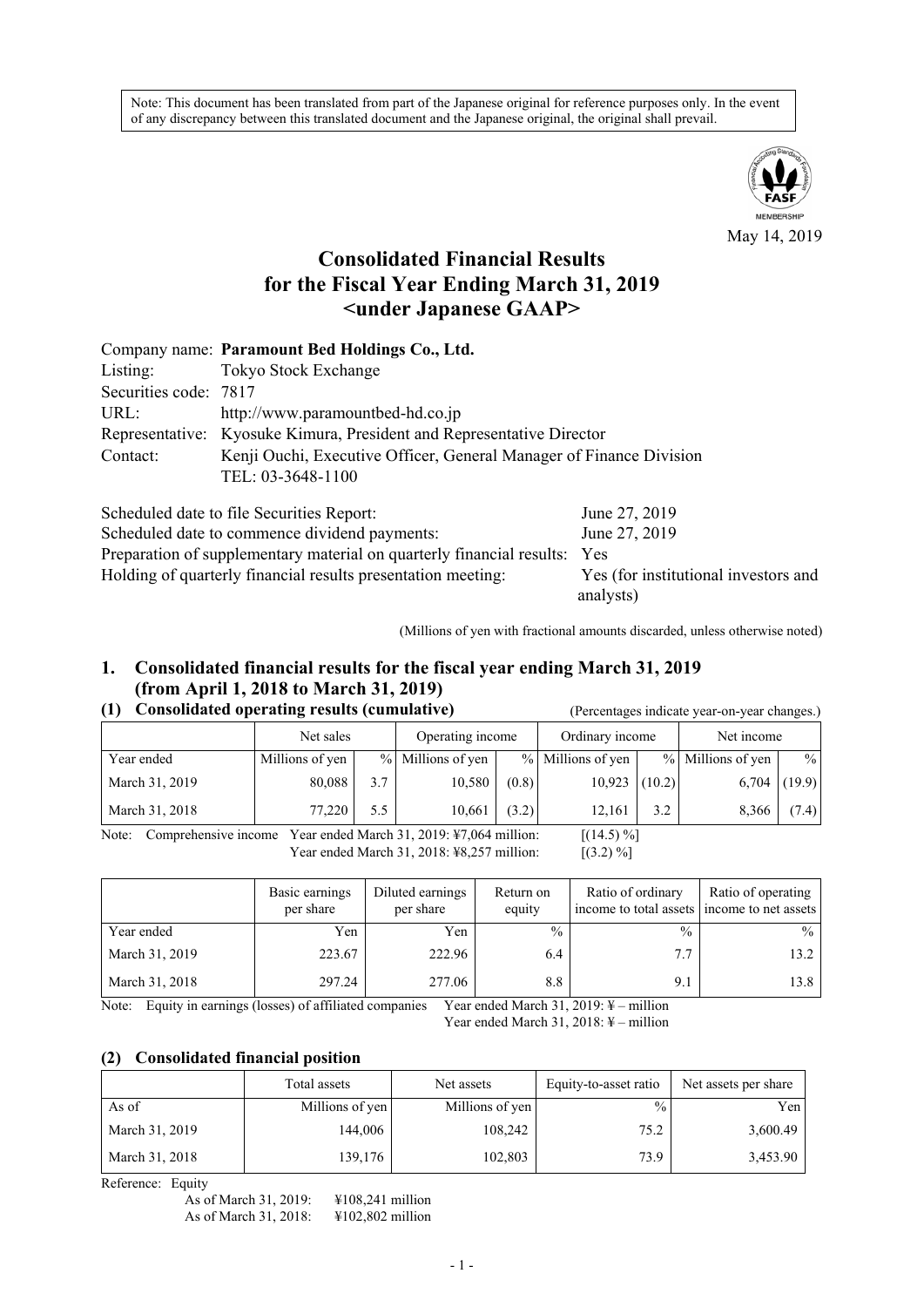# **(3) Consolidated Cash Flows**

|                | Cash flows from<br>operating activities | Cash flows from<br>investing activities | Cash flows from<br>financing activities | Cash and cash equivalents<br>at end of year |
|----------------|-----------------------------------------|-----------------------------------------|-----------------------------------------|---------------------------------------------|
| Year ended     | Millions of yen                         | Millions of yen                         | Millions of yen                         | Millions of yen                             |
| March 31, 2019 | 7.914                                   | $\triangle 2.464$                       | $^{\triangle}2.842$                     | 37,069                                      |
| March 31, 2018 | 9.967                                   | $\triangle 493$                         | $^{\triangle}2,621$                     | 34,435                                      |

# **2. Dividends**

|                                                    |                   |        | Dividends per share                          |                    | Total amount |                                  | Ratio of                       |                                              |
|----------------------------------------------------|-------------------|--------|----------------------------------------------|--------------------|--------------|----------------------------------|--------------------------------|----------------------------------------------|
|                                                    | First             | Second | Third<br>quarter-end quarter-end quarter-end | Fiscal<br>year-end | Total        | of cash<br>dividends<br>(Annual) | Payout ratio<br>(Consolidated) | dividends to<br>net assets<br>(Consolidated) |
|                                                    | Yen               | Yen    | Yen                                          | Yen                | Yen          | Millions of yen                  | $\frac{0}{0}$                  | $\frac{0}{0}$                                |
| Fiscal year ending<br>March 31, 2018               | $\qquad \qquad -$ | 45.00  | $\overline{\phantom{m}}$                     | 45.00              | 90.00        | 2,582                            | 30.3                           | 2.7                                          |
| Fiscal year ending<br>March 31, 2019               | $\qquad \qquad$   | 50.00  | $\overline{\phantom{0}}$                     | 50.00              | 100.00       | 3,006                            | 44.7                           | 2.8                                          |
| Fiscal year ending<br>March 31, 2020<br>(Forecast) | $\qquad \qquad$   | 50.00  | $\qquad \qquad -$                            | 50.00              | 100.00       |                                  | 38.5                           |                                              |

# **3. Consolidated earnings forecasts for the fiscal year ending March 31, 2020 (from April 1, 2019 to March 31, 2020)**

(Percentages indicate year-on-year changes.)

|                                         | Net sales          |               | Operating income   |               | Ordinary income    |               | Net income         |               | Basic earnings<br>per share |
|-----------------------------------------|--------------------|---------------|--------------------|---------------|--------------------|---------------|--------------------|---------------|-----------------------------|
|                                         | Millions of<br>yen | $\frac{0}{0}$ | Millions of<br>yen | $\frac{0}{0}$ | Millions of<br>yen | $\frac{0}{0}$ | Millions of<br>yen | $\frac{0}{0}$ | Yen                         |
| Six months ending<br>September 30, 2019 | 38,100             | 3.6           | 4,400              | (9.6)         | 4,600              | (13.0)        | 3,100              | (16.1)        | 103.12                      |
| Fiscal year ending<br>March 31, 2020    | 83,000             | 3.6           | 11.000             | 4.0           | 11.400             | 4.4           | 7,800              | 16.3          | 259.45                      |

### \* **Notes**

- (1) Changes in significant subsidiaries during the period (changes in specified subsidiaries resulting in the change in scope of consolidation): None
- (2) Changes in accounting policies, changes in accounting estimates, and restatement
	- a. Changes in accounting policies in accordance with changes in accounting standards, etc.: None
	- b. Changes in accounting policies due to other reasons: None
	- c. Changes in accounting estimates: None
	- d. Restatement: None